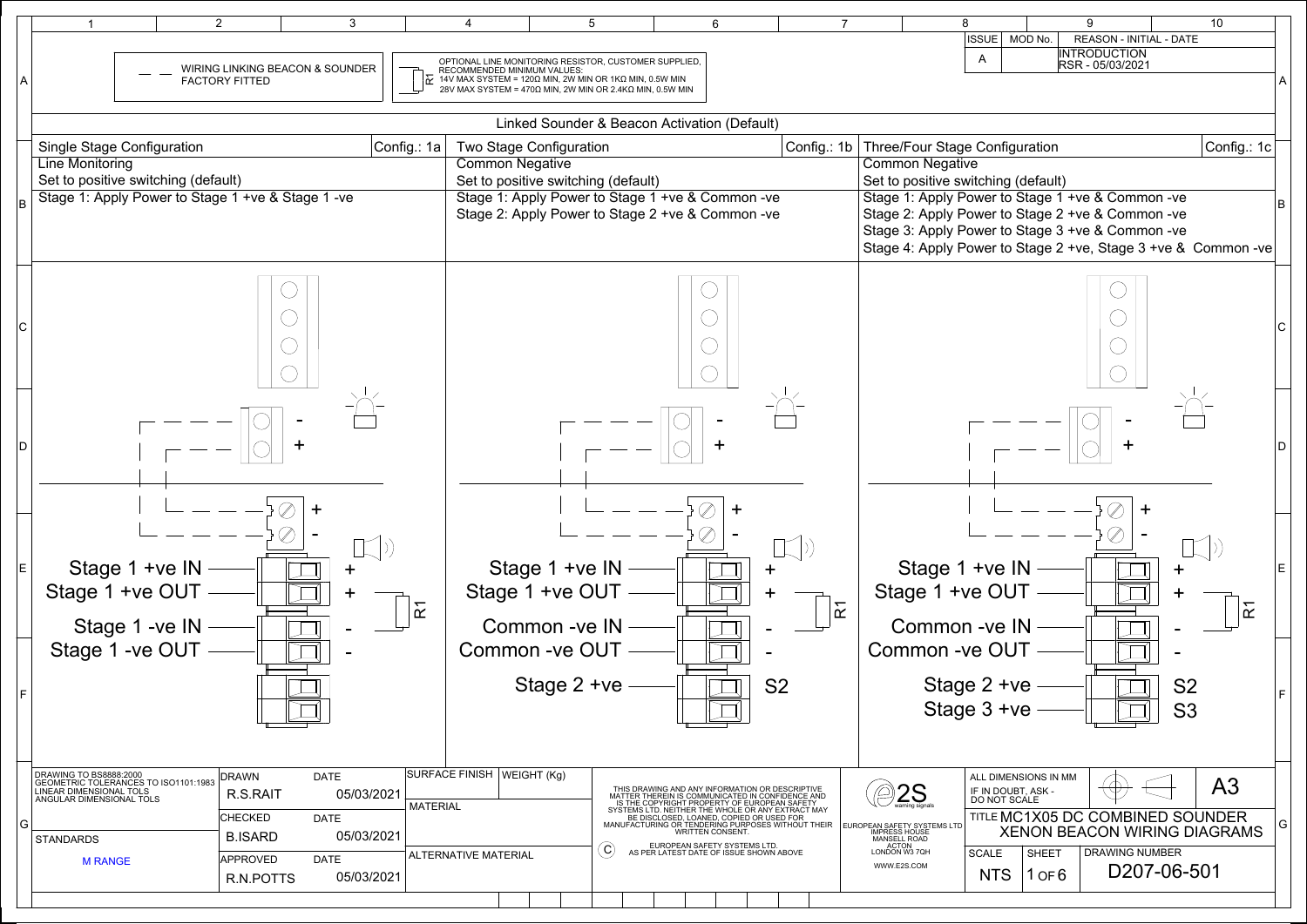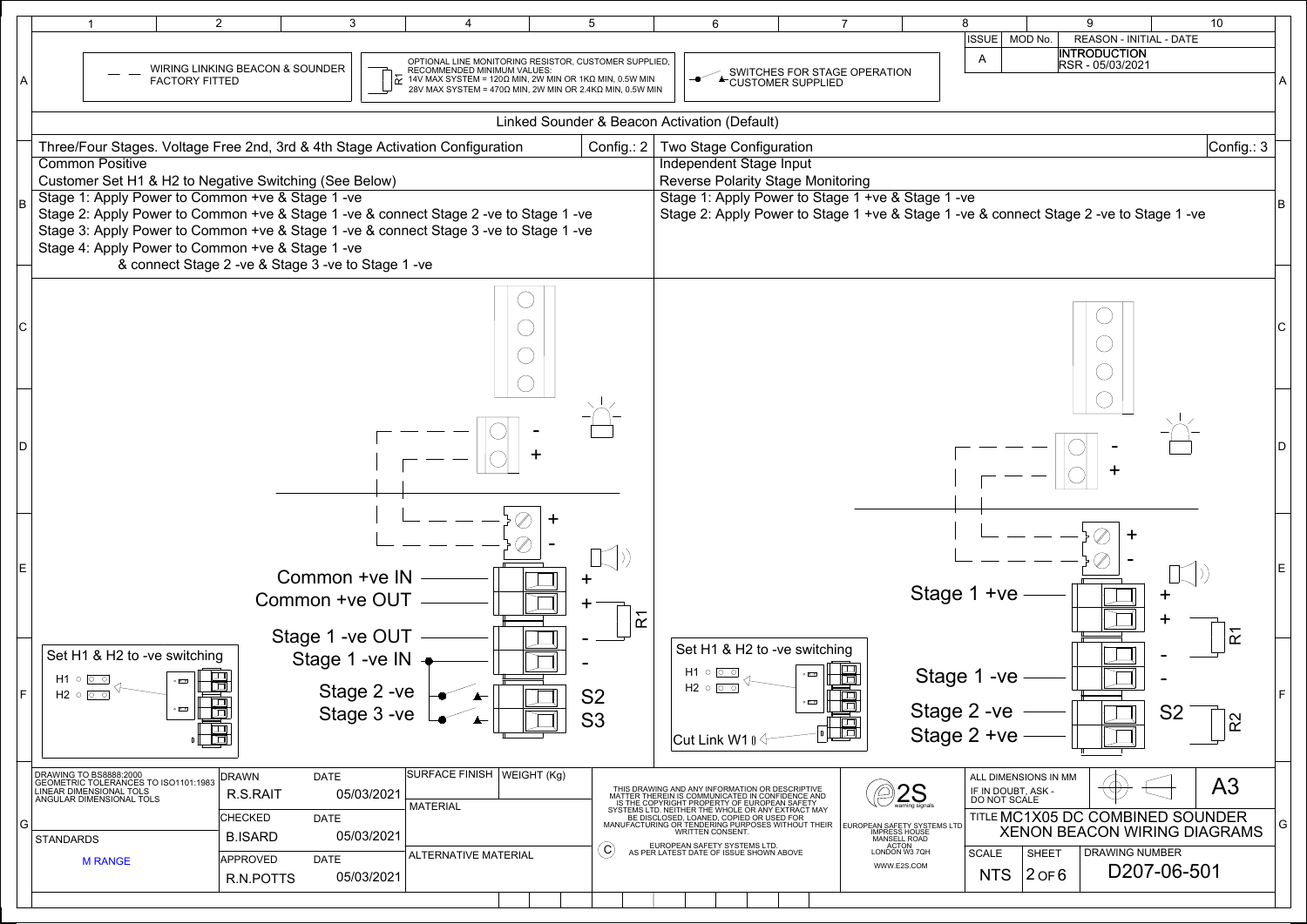| <b>ISSUE</b> | MOD No.                            | 9                   | REASON - INITIAL - DATE          | 10                                  |   |
|--------------|------------------------------------|---------------------|----------------------------------|-------------------------------------|---|
|              |                                    | <b>INTRODUCTION</b> |                                  |                                     |   |
| A            |                                    | RSR - 05/03/2021    |                                  |                                     |   |
|              |                                    |                     |                                  |                                     | A |
|              |                                    |                     |                                  |                                     |   |
|              |                                    |                     |                                  |                                     |   |
|              |                                    |                     |                                  |                                     |   |
|              |                                    |                     |                                  |                                     |   |
|              |                                    |                     |                                  |                                     |   |
|              |                                    |                     |                                  |                                     | B |
|              |                                    |                     |                                  |                                     |   |
|              |                                    |                     |                                  |                                     |   |
|              |                                    |                     |                                  |                                     |   |
|              |                                    |                     |                                  |                                     |   |
|              |                                    |                     |                                  |                                     |   |
|              |                                    |                     |                                  |                                     | C |
|              |                                    |                     |                                  |                                     |   |
|              |                                    |                     |                                  |                                     |   |
|              |                                    |                     |                                  |                                     |   |
|              |                                    |                     |                                  |                                     |   |
|              |                                    |                     |                                  |                                     |   |
|              |                                    |                     |                                  |                                     | D |
|              |                                    |                     |                                  |                                     |   |
|              |                                    |                     |                                  |                                     |   |
|              |                                    |                     |                                  |                                     |   |
|              |                                    |                     |                                  |                                     |   |
|              |                                    |                     |                                  |                                     |   |
|              |                                    |                     |                                  |                                     | E |
|              |                                    |                     |                                  |                                     |   |
|              |                                    |                     |                                  |                                     |   |
|              |                                    |                     |                                  |                                     |   |
|              |                                    |                     |                                  |                                     |   |
|              |                                    |                     |                                  |                                     |   |
|              |                                    |                     |                                  |                                     |   |
|              |                                    |                     |                                  |                                     | F |
|              |                                    |                     |                                  |                                     |   |
|              |                                    |                     |                                  |                                     |   |
|              |                                    |                     |                                  |                                     |   |
|              | ALL DIMENSIONS IN MM               |                     |                                  |                                     |   |
|              | IF IN DOUBT, ASK -<br>DO NOT SCALE |                     |                                  | A3                                  |   |
|              |                                    |                     | TITLE MC1X05 DC COMBINED SOUNDER |                                     |   |
|              |                                    |                     |                                  | <b>XENON BEACON WIRING DIAGRAMS</b> | G |
| <b>SCALE</b> | <b>SHEET</b>                       |                     | <b>DRAWING NUMBER</b>            |                                     |   |
| NTS          | $3$ OF $6$                         |                     | D207-06-501                      |                                     |   |
|              |                                    |                     |                                  |                                     |   |
|              |                                    |                     |                                  |                                     |   |

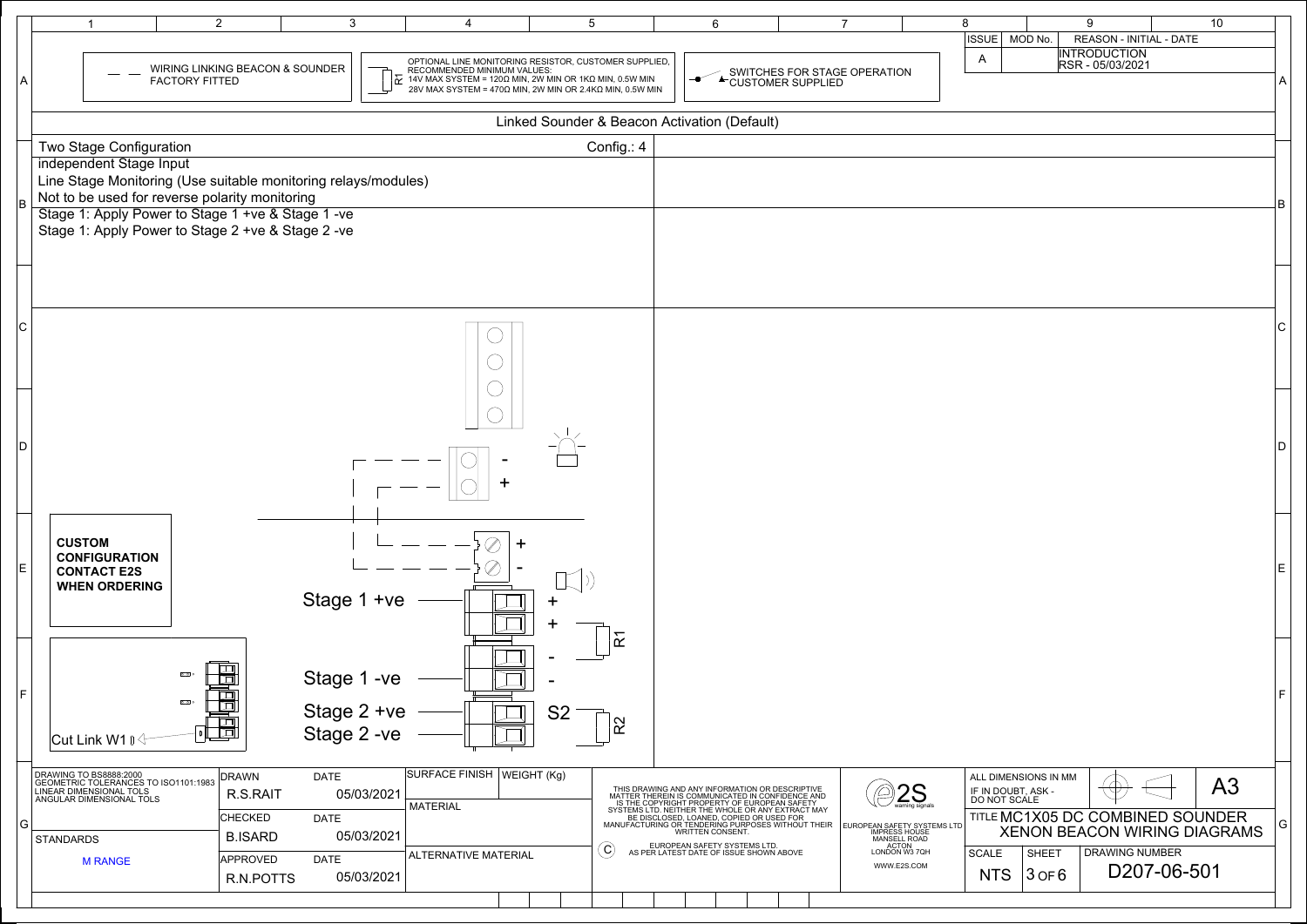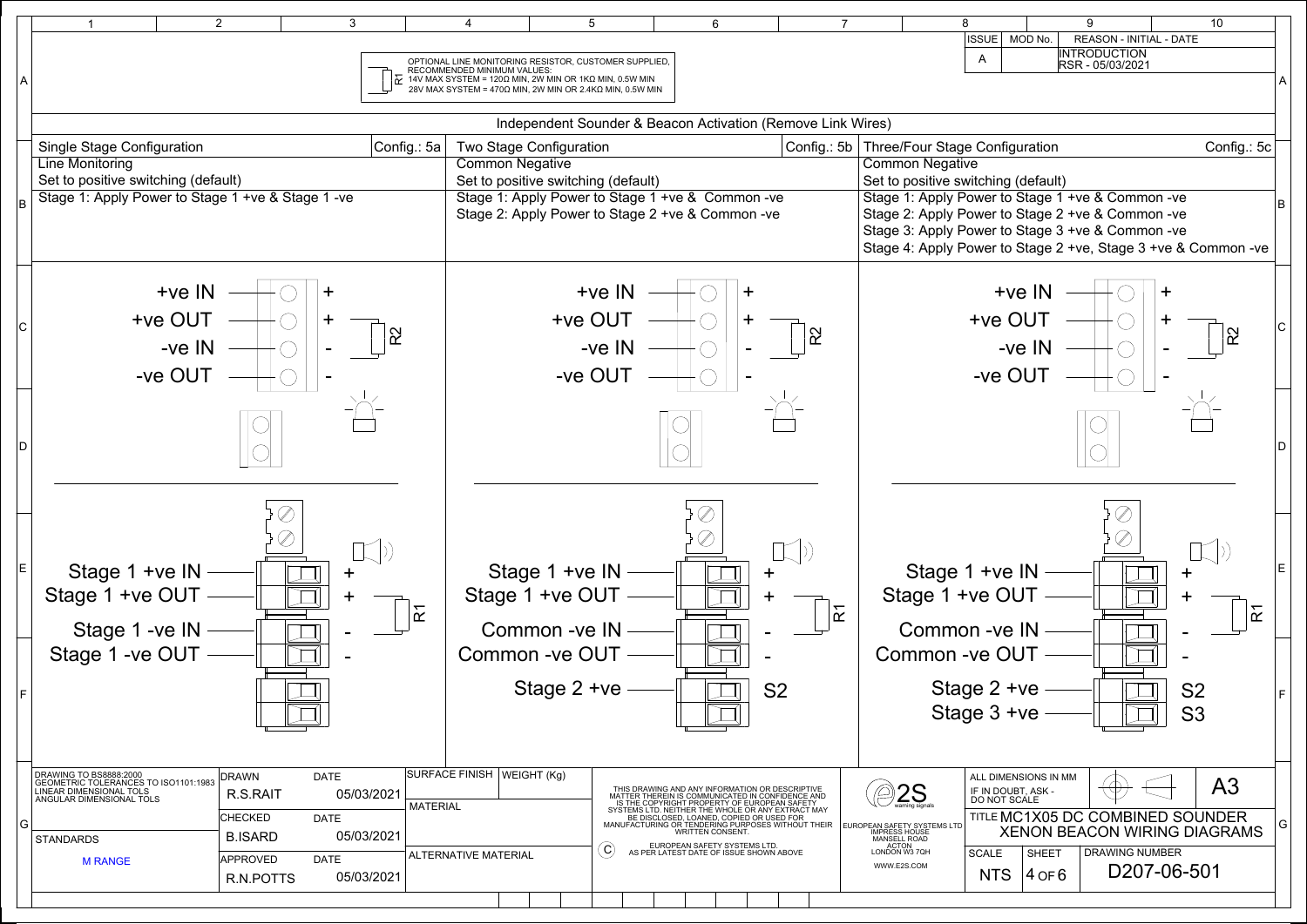